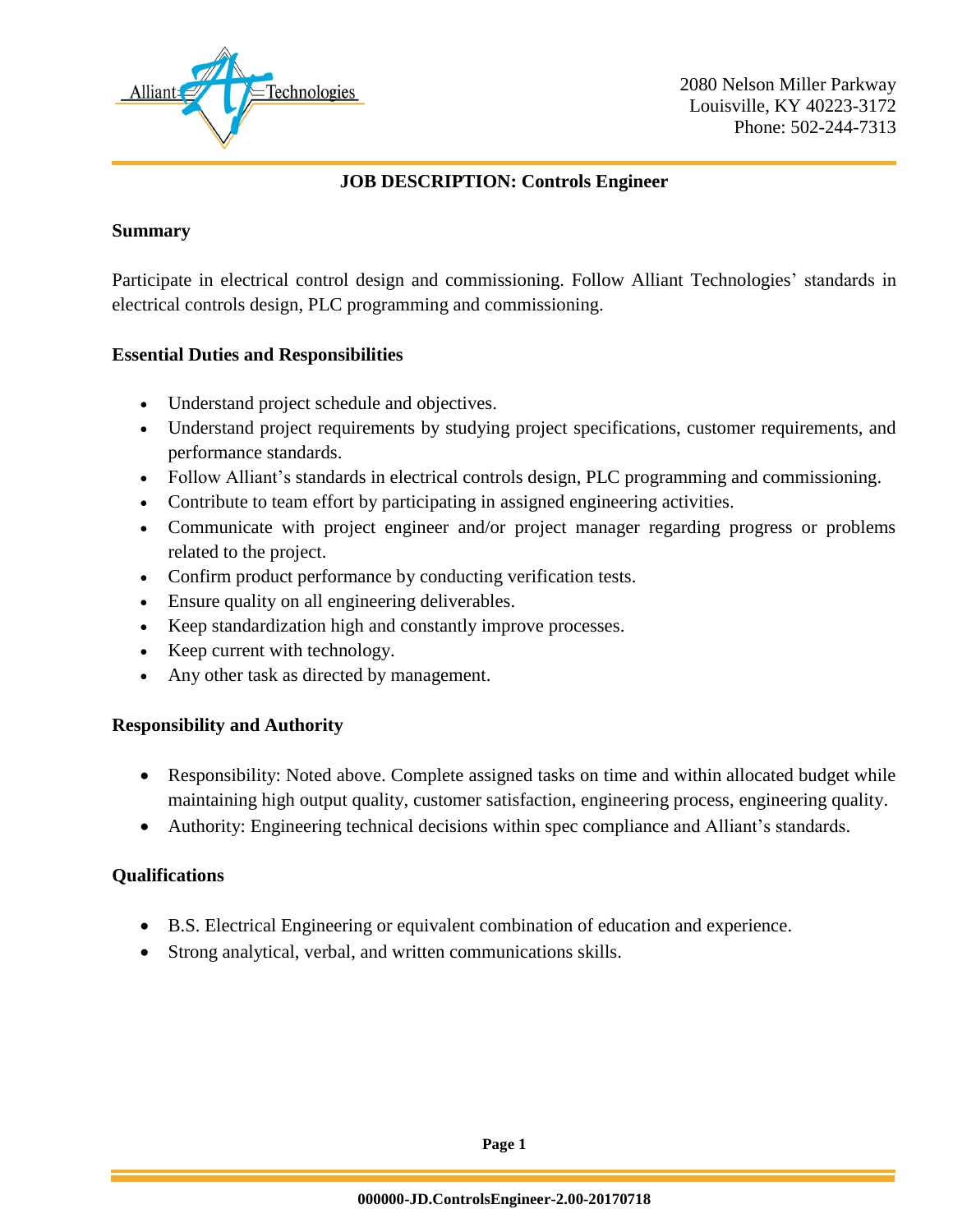

2080 Nelson Miller Parkway Louisville, KY 40223-3172 Phone: 502-244-7313

#### **Language Ability**

Adequate conversational English is required in order that the individual be able to take direction from management, understand how to complete job tasks, communicate adequately with co-workers and customers, understand and follow safety guidelines, and understand the Alliant Technologies Employee Handbook and all company policies. Must be able to interpret written warnings as posted in all work areas in both the Alliant Technologies office or at any work site where Alliant Technologies performs work.

#### **Experience**

- 0-5 years controls experience.
- Experience designing controls systems, commissioning, and troubleshooting PLC industrial control systems (e.g. Rockwell, Square D, and Siemens) and their industrial networks (e.g. ControlNet, DeviceNet, Modbus, Profibus, and Ethernet).
- Competency with field installation supervision, monitoring Electrical installation subcontractors, and closing of jobs.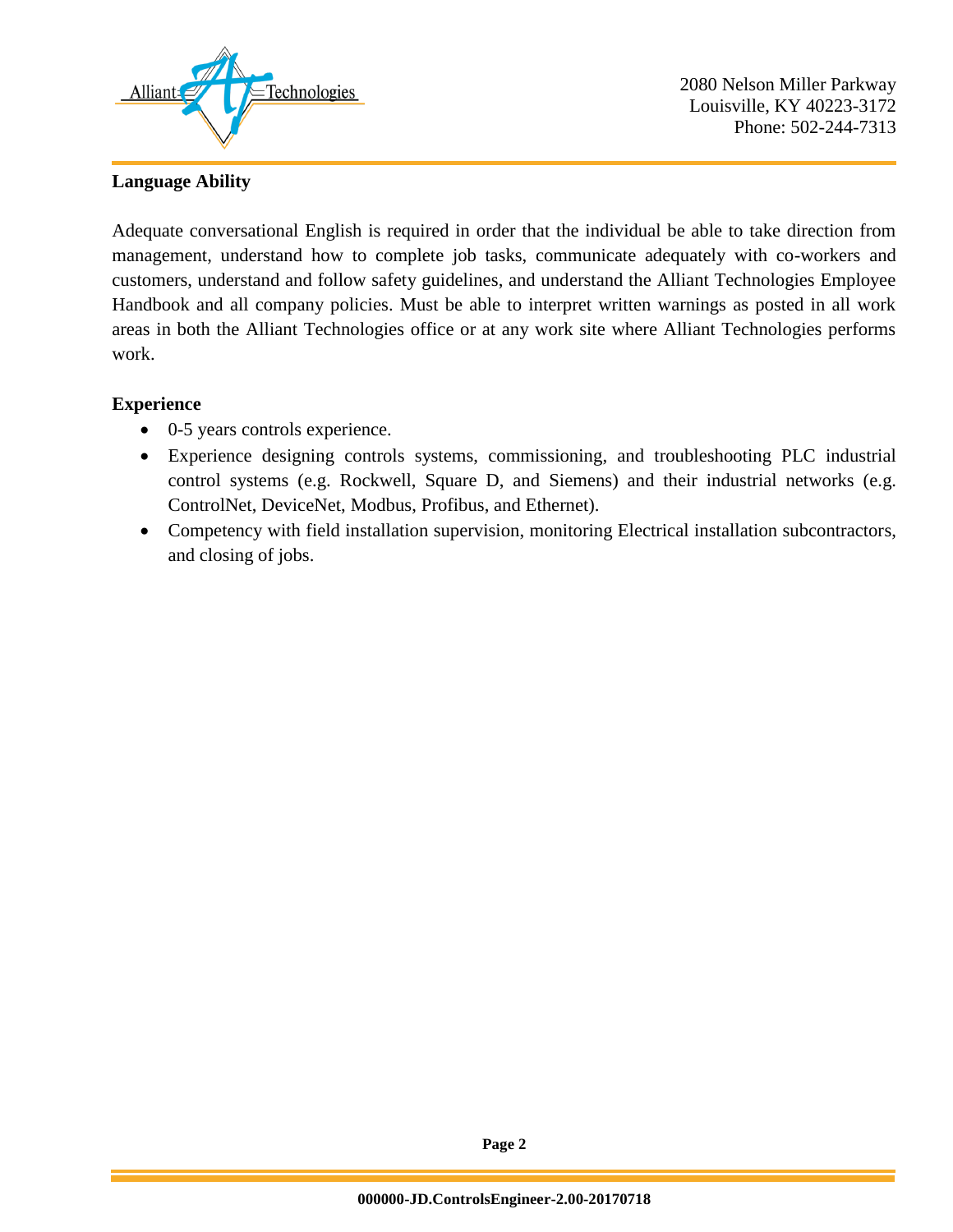

2080 Nelson Miller Parkway Louisville, KY 40223-3172 Phone: 502-244-7313

# **Alliant Technologies Job Demands**

# **Position: Controls Engineer**

| <b>Physical &amp; Mental Demands</b>              | <b>Extent</b>                        |                 |                   |                   |
|---------------------------------------------------|--------------------------------------|-----------------|-------------------|-------------------|
| <b>Physical Demands</b>                           | <b>Continuous</b><br><b>Over 70%</b> | Frequent        | <b>Occasional</b> | <b>Rarely</b>     |
| Standing                                          | □                                    | $\boxtimes$     | $\Box$            | ⊔                 |
| Walking                                           | П                                    | $\boxtimes$     | П                 | П                 |
| Climbing                                          | П                                    |                 | ⊠                 |                   |
| Bending                                           | П                                    | П               | $\boxtimes$       | П                 |
| Crouching                                         | $\Box$                               | П               | $\boxtimes$       | $\Box$            |
| Pushing/Pulling                                   | $\Box$                               | П               | $\boxtimes$       | $\Box$            |
| Carrying                                          | П                                    | П               | $\boxtimes$       | $\Box$            |
| Lifting/Lowering<br>1-15 lbs.                     | П                                    | $\boxtimes$     | $\Box$            | П                 |
| 15-30 lbs.                                        | П                                    | П               | $\boxtimes$       | П                 |
| 30-50 lbs.                                        | П                                    | П               | $\boxtimes$       | Ш                 |
| Over 50 lbs.                                      | П                                    | П               | П                 | $\boxtimes$       |
| Fine Hand/Eye Coordination                        | П                                    | ГI              | ⊠                 | П                 |
| <b>Color Discrimination</b>                       |                                      | $\boxtimes$     | □                 | $\Box$            |
| <b>Hearing Acuity</b>                             |                                      | $\boxtimes$     | □                 | $\Box$            |
| <b>Mental Demands</b>                             | <b>Continuous</b><br><b>Over 70%</b> | Frequent        | <b>Occasional</b> | <b>Rarely</b>     |
| Concentration on detail                           | ⊠                                    |                 |                   |                   |
| Attention span 1+ hours on a task                 | $\boxtimes$                          | П               | $\Box$            | $\vert \ \ \vert$ |
| Ability to remember multiple tasks                | $\Box$                               | $\boxtimes$     | П                 | П                 |
| Oral communication                                | $\boxtimes$                          | П               | П                 | $\Box$            |
| Written communication                             | П                                    | $\boxtimes$     | □                 | П                 |
| <b>Working Conditions</b>                         | <b>Continuous</b><br><b>Over 70%</b> | <b>Frequent</b> | <b>Occasional</b> | <b>Rarely</b>     |
| Exposure to toxins, cyotoxins, poisons            | П                                    | $\Box$          | $\Box$            | $\boxtimes$       |
| Exposure to extreme heat, cold, temp fluctuations | П                                    | $\boxtimes$     | $\Box$            | П                 |
| Exposure to hazardous chemicals                   | П                                    | П               | П                 | $\boxtimes$       |
| Exposure to radiation                             |                                      | H               | $\Box$            | ⊠                 |
| Other (Specify:<br>$\mathcal{E}$                  | $\Box$                               | $\Box$          | $\Box$            | $\Box$            |
| <b>Sensory Requirements</b>                       | <b>Is Crucial</b>                    | Is useful       |                   |                   |
| See                                               | $\boxtimes$                          | $\Box$          |                   |                   |
| Distinguish colors                                | $\Box$                               | $\boxtimes$     |                   |                   |
| Hear/Listen                                       | $\boxtimes$                          | $\Box$          |                   |                   |
| Taste                                             | □                                    | $\boxtimes$     |                   |                   |
| Smell                                             | $\Box$                               | $\boxtimes$     |                   |                   |

**Page 3**